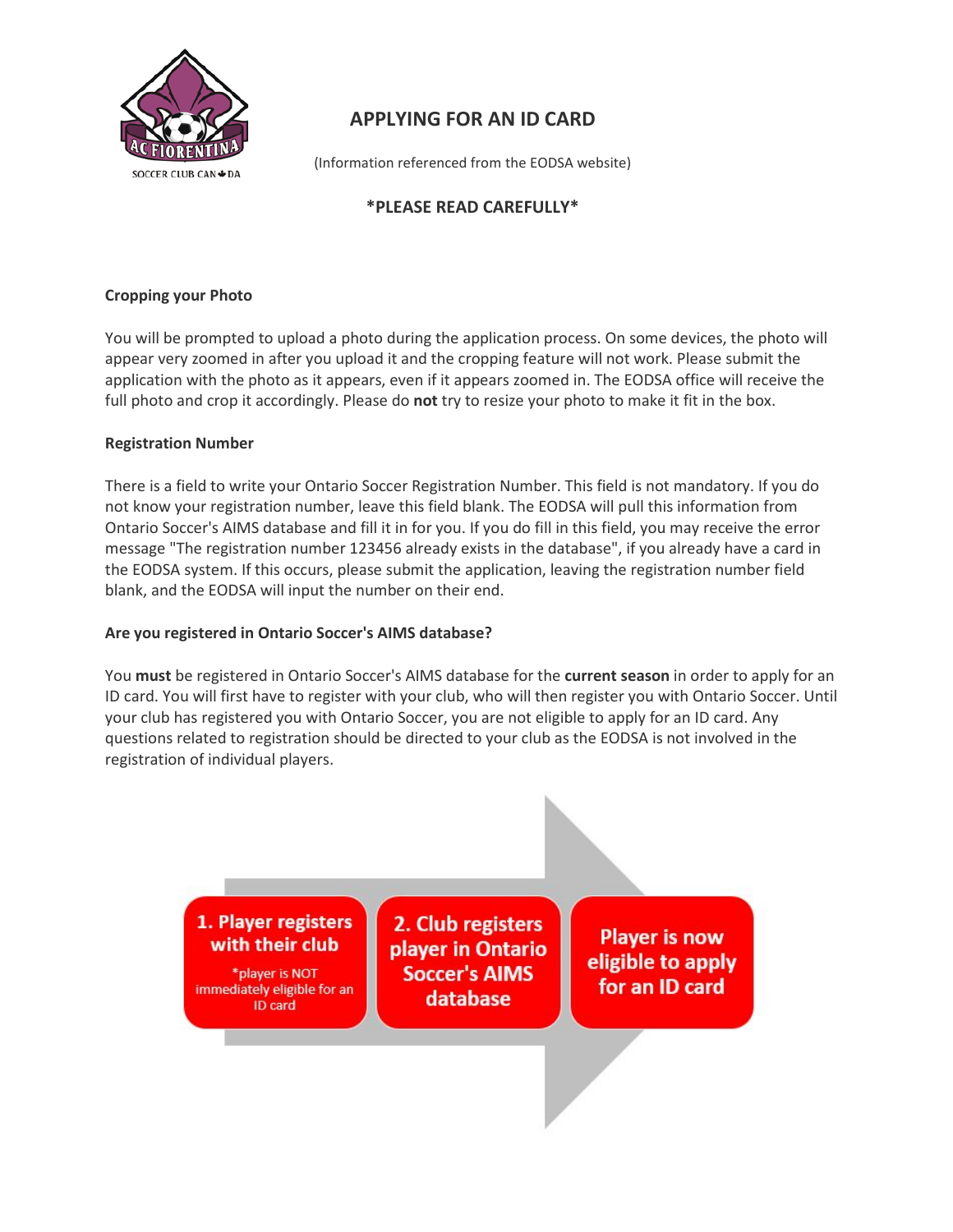#### **Getting your ID Card**

You will be prompted to select whether you would like to pick your card up at the EODSA office during office hours, or if you would like the card mailed to you. **Note: Any cards ordered on or after May 14, 2018 must be picked up at the EODSA office. The mail option will be disabled on this date as the beginning of the season is too close and we can't guarantee the card will arrive in time.** 

Mailed cards can take anywhere from 4-7 business days to arrive once printed. If you select the Pick Up option, the card will be available to be picked up their next open day. You will receive an email when the card is ready or if your application was rejected. Please check your junk box as it may end up there.

#### **Did your ID card application get rejected?**

There are a few common reasons that your ID card application may get rejected. If it does get rejected, you will receive an email letting you know. This email will include the reason it got rejected and a link for you to follow to resubmit the application. Please see below for common reasons an ID card application will get rejected and how you can fix the issue: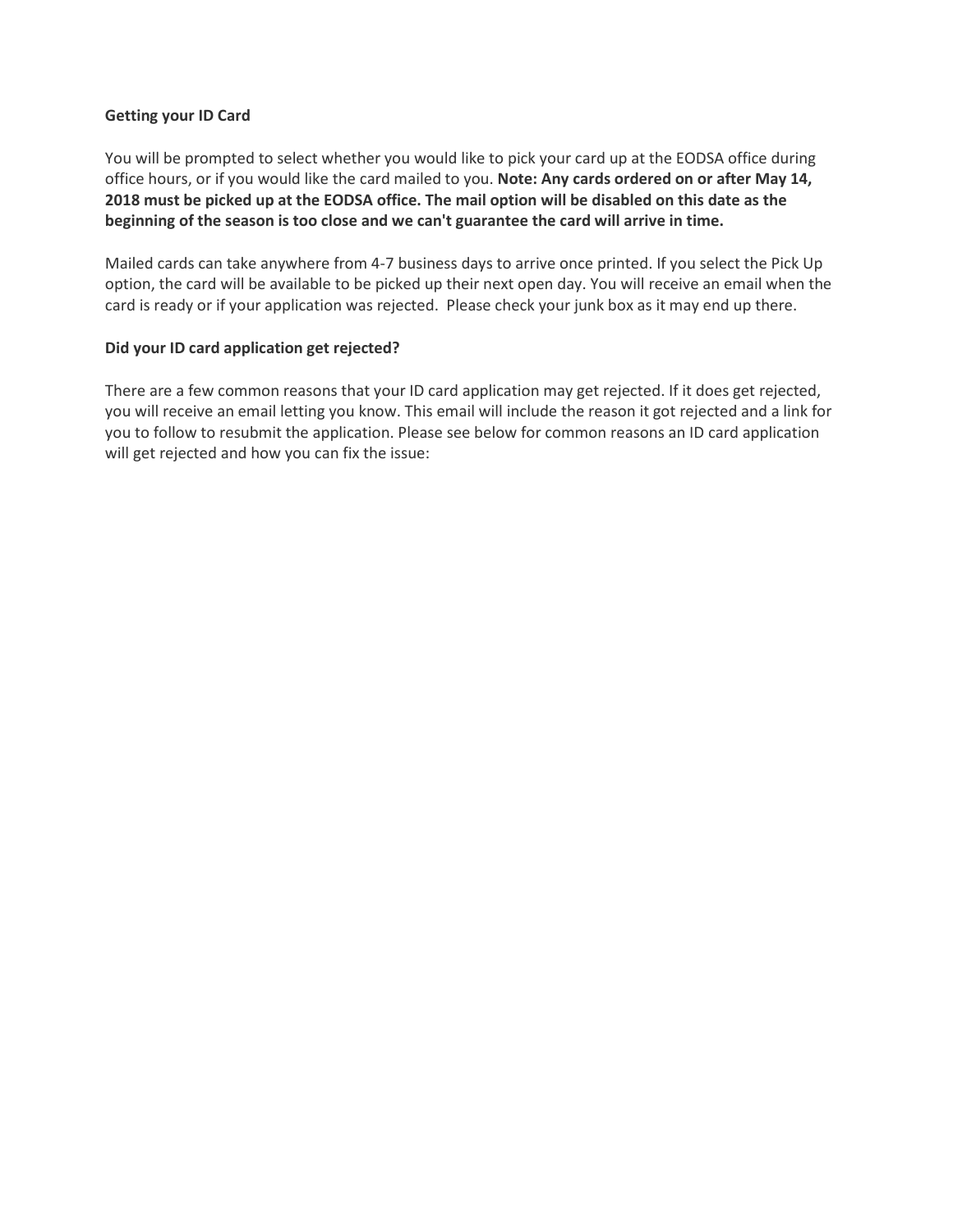| <b>Reason for Rejection</b>                      | <b>Solution</b>                                                                                                                               |
|--------------------------------------------------|-----------------------------------------------------------------------------------------------------------------------------------------------|
| Not registered in                                | Your club still needs to register you in Ontario Soccer's AIMS database. There                                                                |
| AIMS database-                                   | are two steps to the registration process before your card can be approved:                                                                   |
| Contact your club                                |                                                                                                                                               |
| not the District                                 | 1. You have to register with your club.                                                                                                       |
|                                                  | 2. Your club has to register you with Ontario Soccer.                                                                                         |
|                                                  |                                                                                                                                               |
|                                                  | If you would like to know the status of your registration, you will have to                                                                   |
|                                                  | contact your club as the District is not responsible for player registration.                                                                 |
|                                                  | Resubmit the application once your club has confirmed they have registered                                                                    |
|                                                  |                                                                                                                                               |
|                                                  | you in AIMS.                                                                                                                                  |
| Already Submitted                                | Ontario Soccer only allows each player to get 1 ID card. If you have already                                                                  |
|                                                  | submitted an ID card application recently, any duplicate applications will get                                                                |
|                                                  | rejected.                                                                                                                                     |
|                                                  | Your birth date on your ID card application and your birth date in Ontario                                                                    |
|                                                  | Soccer's AIMS database must match. Double check that you entered your                                                                         |
| Birthday does not                                | correct birth date on your ID card application. Once you have confirmed you                                                                   |
| match- Contact Club                              | entered the correct date, contact your club and ask them to fix your birth date                                                               |
|                                                  | in AIMS. Resubmit the application once your club has confirmed they have                                                                      |
|                                                  | fixed your birth date in AIMS.                                                                                                                |
|                                                  | Your name on your ID card application and your name in Ontario Soccer's                                                                       |
| Last name does not<br>match AIMS<br>registration | AIMS database must match. Double check that you entered your name                                                                             |
|                                                  |                                                                                                                                               |
|                                                  | correctly on your ID card application. Once you have confirmed you entered                                                                    |
|                                                  | your name correctly, contact your club and ask them to fix your name in                                                                       |
|                                                  | AIMS. Resubmit the application once your club has confirmed they have fixed                                                                   |
|                                                  | your name in AIMS.                                                                                                                            |
|                                                  | This error message means that you ARE registered in the AIMS database, but                                                                    |
|                                                  | not under the club you selected in your ID card application. The club you                                                                     |
|                                                  | enter on your ID card application must match the club that you are registered                                                                 |
|                                                  | with in the AIMS database. If you play with multiple clubs, you can use 1 ID                                                                  |
|                                                  | card across all clubs, no matter which club you apply for the card under.                                                                     |
|                                                  | If you play both Indoor and Outdoor with two different clubs:                                                                                 |
|                                                  | If you are trying to get an ID card under the club that you play                                                                              |
|                                                  | Outdoor with and you receive an error message that you selected the                                                                           |
| Wrong Club                                       | wrong club, this club has not registered you in AIMS yet. You will                                                                            |
|                                                  |                                                                                                                                               |
|                                                  | instead need to apply for the card under the club you play Indoor with                                                                        |
|                                                  | or wait for your Outdoor club to register you in AIMS. You will be able                                                                       |
|                                                  | to use your ID card for competitions with any club you are registered                                                                         |
|                                                  | with.                                                                                                                                         |
|                                                  |                                                                                                                                               |
|                                                  |                                                                                                                                               |
|                                                  | Indoor registrations expire and you will no longer be able to get an ID                                                                       |
|                                                  | Note: this only applies before May 31 of the current year. On May 31,<br>card under your Indoor club. After May 31, you must be registered in |